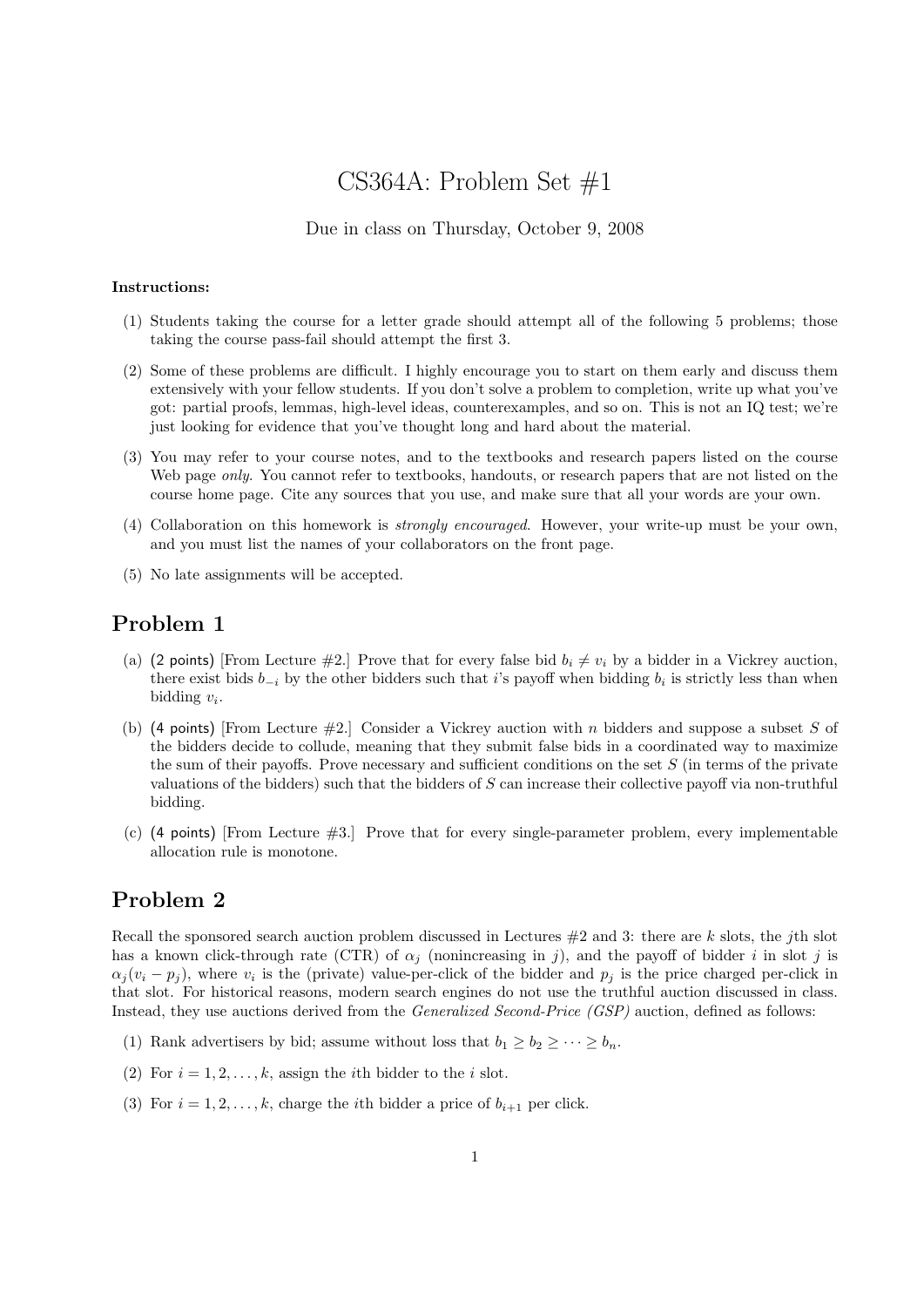- (a) (4 points) Prove that for every sequence  $\alpha_1 \geq \cdots \geq \alpha_k > 0$  of CTRs, there exist valuations for the bidders such that the GSP auction is not truthful.
- (b) [Do not hand in.] Fix CTRs for slots and valuations-per-click for bidders. We can assume that  $k = n$ by adding dummy slots with zero CTR (if  $k < n$ ) or dummy bidders with zero valuation (if  $k > n$ ). A bid vector *b* is an *equilibrium* of GSP if no bidder can increase its payoff by changing its bid. Verify that this translates to the following conditions, assuming that  $b_1 \geq b_2 \geq \cdots \geq b_n$ : for every i and higher slot  $j < i$ ,

$$
\alpha_i(v_i - b_{i+1}) \ge \alpha_j(v_i - b_j);
$$

and for every lower slot  $j > i$ ,

$$
\alpha_i(v_i - b_{i+1}) \ge \alpha_j(v_i - b_{j+1}).
$$

(Derive these by adopting  $i$ 's perspective and "targeting" the slot  $j$ .)

(c) [Do not hand in.] A bid vector b with  $b_1 \geq \cdots \geq b_n$  is envy-free if for every bidder i and higher slot  $j < i$ ,

$$
\alpha_i(v_i - b_{i+1}) \ge \alpha_j(v_i - b_{j+1});
$$

and for every lower slot  $j > i$ ,

$$
\alpha_i(v_i - b_{i+1}) \ge \alpha_j(v_i - b_{j+1}).
$$

Verify that an envy-free bid vector is necessarily an equilibrium. (The terminology "envy-free" stems from the following interpretation: write  $p_j = b_{j+1}$ , for the current price-per-click of slot j; then the above inequalities say: "each bidder  $i$  is as happy getting its current slot at its current price as it would be getting any other slot and that slot's current price".)

- (d) (4 points) A bid vector is *locally envy-free* if the inequalities in (c) hold for adjacent slots (i.e., for every i and  $j = i - 1, i + 1$ ). Prove that a locally envy-free bid vector must in fact be envy-free.
- (e) (7 points) Prove that, for every set of  $\alpha_j$ 's and  $v_i$ 's, there is an equilibrium of the GSP auction for which the outcome (i.e., the assignment of bidders to slots) and the prices paid precisely match those of the truthful auction discussed in class.

[Hint: Recall that you know a closed-form solution for the payments made by the truthful auction. What bids would yield these payments in a GSP auction? Part (d) might be useful for proving that they form an equilibrium.]

### Problem 3

Recall our discussion of Bayesian-optimal and prior-free revenue-maximizing auctions (Lectures #3-5).

(a) (5 points) For prior-free multi-item auctions, prove that the "limited supply" case reduces to that of "unlimited supply", in the following sense. Let  $k$  and  $n$  denote the number of identical items and of bidders, respectively. Suppose that, for some  $c \geq 1$ , there is a (possibly randomized) truthful auction for the  $k = n$  case with expected revenue at least a 1/c fraction of the fixed-price benchmark

$$
\mathcal{F}^{(2)}(b) := \max_{2 \leq i \leq n} i \cdot b_i,
$$

for every bid vector b (we are assuming without loss that  $b_1 \geq b_2 \geq \cdots \geq b_n$ ).

Using this assumption, prove that, for every  $k \in \{2, 3, ..., n\}$ , there is a (possibly randomized) truthful auction for the case with only k identical goods that has expected revenue at least a  $1/c$  fraction of

$$
\mathcal{F}^{(2,k)}(b) := \max_{2 \leq i \leq k} i \cdot b_i,
$$

the optimal fixed-price revenue subject to the supply constraint.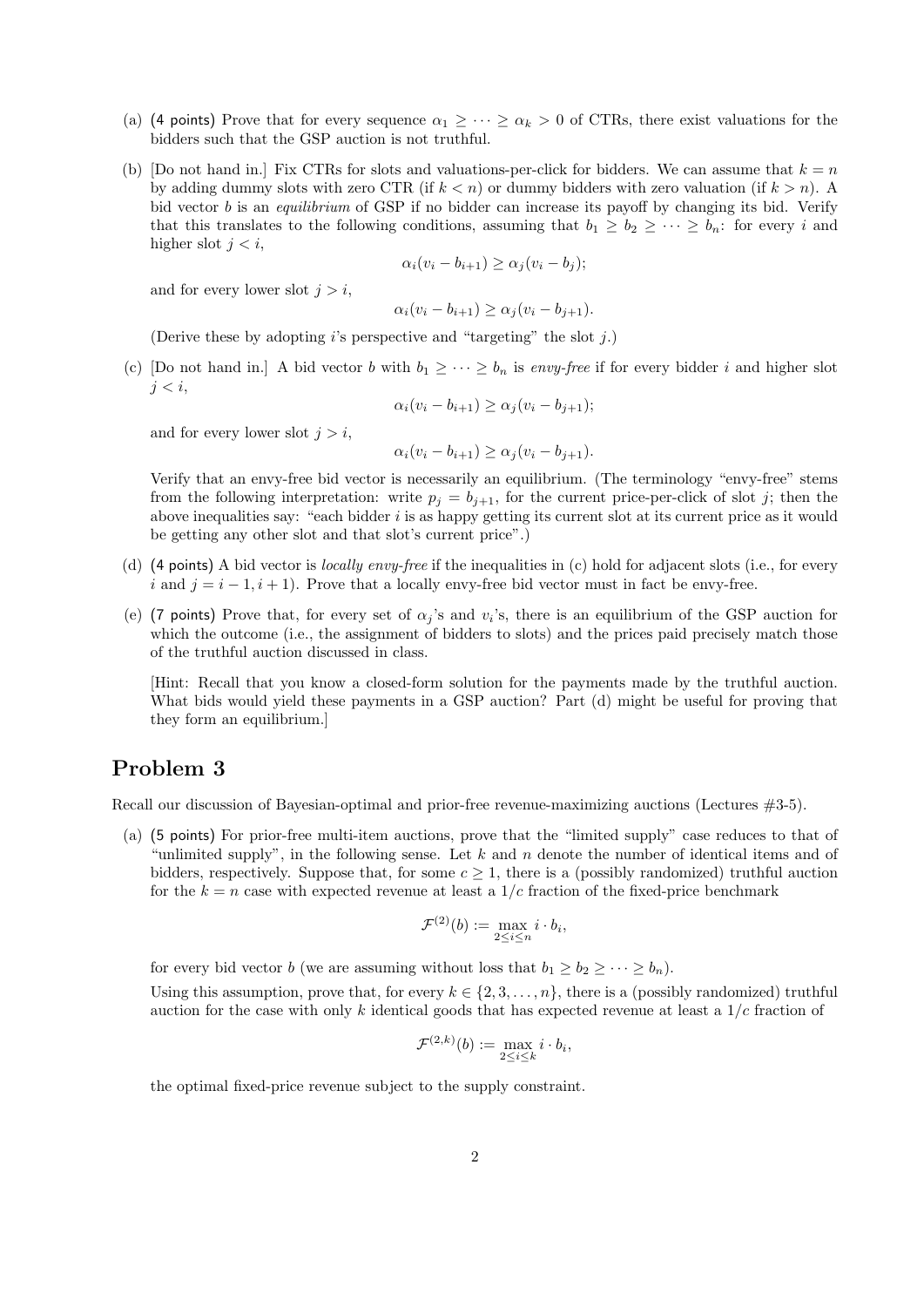- (b) (5 points) Use Myerson's Lemma to prove that every *deterministic* truthful auction with identical goods is equivalent to an auction of the following form: given bid vector  $b$ , offer each bidder  $i$  a posted price (a "take-it-or-leave-it" offer, recall Lecture  $\#2$ ) of  $t_i(b_{-i})$ , where  $t_i$  is an arbitrary function of the other bids, with range  $[0, +\infty]$ , and ties (when  $b_i = t_i(b_{-i})$ ) broken arbitrarily.
- (c) (5 points) An auction of the form in (b) is *symmetric* if all of the functions  $t_1(\cdot), \ldots, t_n(\cdot)$  are a common function  $t(\cdot)$ , which is itself symmetric (i.e., invariant under permutations of its arguments). Prove that for every constant  $c > 1$ , no deterministic symmetric auction for digital goods (i.e., with  $k = n$ ) is c-competitive with respect to the fixed-price benchmark  $\mathcal{F}^{(2)}(b)$ .

[Hint: Consider bid vectors with only "high" and "low" bids.]

- (d) [Do not hand in.] For the rest of this problem, consider a single-good auction  $(k = 1)$ . Recall Myerson's Bayesian-optimal auction (Lecture  $\#4$ ) — i.e., the auction that maximizes expected revenue (with respect to the prior F) over all truthful auctions. Suppose the prior distribution F (with density f) satisfies the monotone hazard rate (MHR) condition, meaning that  $f(x)/(1 - F(x))$  is nondecreasing over the support of f. Verify that such a distribution is regular in the sense of Lecture  $#4$ .
- (e) (5 points) Prove that if  $F$  satisfies the MHR condition, then the probability (over the draw of bidder valuations) that Myerson's optimal auction for F successfully awards the good to a bidder is at least  $1/e$ .

[Hint: first (and for partial credit) prove the result for exponential distributions. What is the hazard rate of such a distribution?]

(f) (5 points) Instead of i.i.d. draws from a distribution F, suppose we know that the *i*th valuation  $v_i$  is drawn from the distribution  $F_i$  with positive density  $f_i$  on  $[a_i, b_i]$ . Assume that each  $F_i$  is regular in the sense of Lecture #4. Identify the Bayesian-optimal auction in this case, and prove its optimality.

[Hint: this shouldn't be that hard if you've absorbed the lemmas we proved for the i.i.d. case. Of course, whenever such a lemma applies, you can use it directly in your proof.]

#### Problem 4

In this problem we compare the revenue achieved by first- and second-price auctions for a single good. Analyzing what happens in a first-price auction is not trivial; the easiest way to proceed is to assume that each valuation  $v_i$  is drawn i.i.d. from a known prior distribution F. A strategy of a bidder i in a firstprice auction is then a predetermined formula for (under)bidding: formally, a function  $b_i(\cdot)$  that maps its valuation  $v_i$  to a bid  $b_i(v_i)$ . You should conceptually think of this strategy (i.e., this function) as being announced to all of the other bidders in advance; but of course, the other bidders do not know the actual value of  $v_i$  (and hence do not know the corresponding bid  $b_i(v_i)$ ). We will call such a family  $b_1(\cdot), \dots, b_n(\cdot)$ of bidding functions a *(Bayes-Nash)* equilibrium if for every bidder i and every valuation  $v_i$ , the bid  $b_i(v_i)$ maximizes i's expected payoff, where the expectation is with respect to the random draws of the other bidders' valuations (which, via their bidding functions, induce a distribution over their bids).

- (a) (7 points) Suppose each valuation is an independent draw from the uniform distribution on [0, 1]. Prove that one equilibrium is given by setting  $b_i(v_i) = v_i(n-1)/n$  for every i and  $v_i$ .
- (b) (8 points) Prove that the expected revenue of the seller at this equilibrium of the first-price auction is exactly the expected revenue of the seller with truthful bidding in a Vickrey auction (where in both cases the expectation is over the valuation draws).
- (c) (8 extra-credit points) Extend the conclusion in (b) to the case of an arbitrary distribution  $F$  with positive and differentiable density f on support [0, 1].

[Hint: You can prove this directly, but Myerson's Lemma will shorten the argument somewhat.]